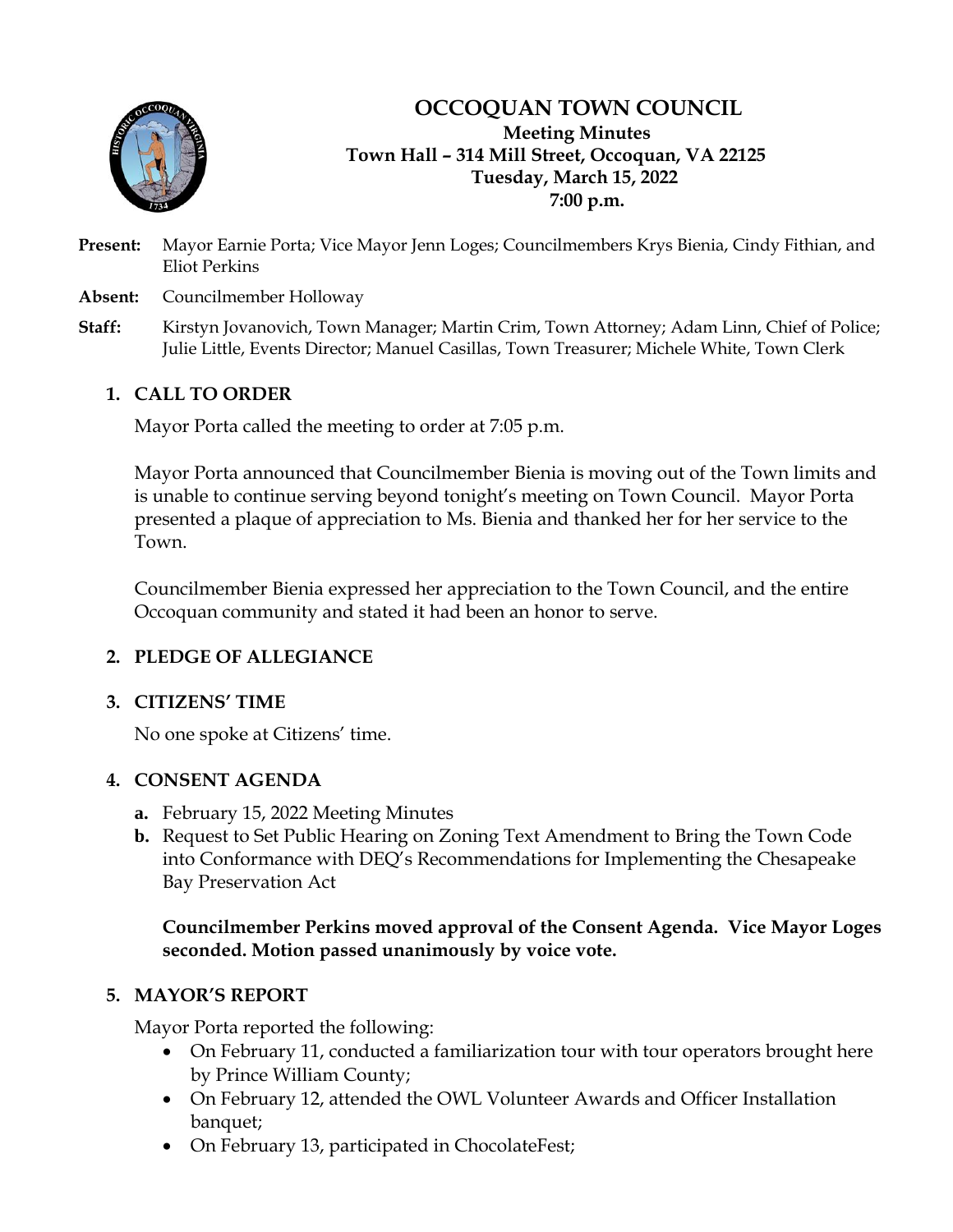• On February 5, toured the new Mosque along with the Town Manager, Chief of Police, Prince William County BOS Chair and had lunch with members afterwards.

Mayor Porta noted that town resident Cindy Chapman thanked town staff for assisting her with removing large pieces of storm debris resulting from the January snow event from her property. The large pieces of debris were too large for the Town's refuse contractor to collect, so Town staff removed the limbs to dispose.

Mayor Porta stated that with Ms. Bienia's exit from the Town Council, her seat has become vacant and the Town Council may appoint a resident to fill the remainder of her term through December 31, 2022. More information on the appointment process will be included in the April 2022 newsletter and town website, with candidates to be considered at the April 19, 2022 Town Council meeting.

## **6. COUNCILMEMBER REPORTS**

Councilmember Fithian reported that she attended the Community Foundation for Northern Virginia's Finding Our Way Back to Mental Health Conference on March 15, 2022.

# **7. BOARDS AND COMMISSION REPORTS**

Councilmember Fithian reported that the ARB met and unanimously approved a Certificate of Appropriateness for The Mill at Occoquan Exterior Elevation application. She noted that the application only included the exterior of the building, and that the riverwalk would be reviewed under a future application.

Councilmember Perkins reported that the Planning Commission will host representatives from Alpine-X who will provide a brief presentation on the project and respond to questions from the Planning Commission at their meeting on March 22, 2022. He noted the intent is to learn more about the project and discuss future partnership opportunities.

### **8. ADMINISTRATIVE REPORTS**

### **a. Administrative Report**

Ms. Jovanovich provided a written report as part of the agenda packet.

Mayor Porta commented that the monthly Administrative Report is excellent and thorough in providing timely updates on the town's day-to-day activities and status updates on ongoing projects impacting the town. Mayor Porta asked if the Administrative Reports are on the website outside of the meeting agenda packet. Ms. Jovanovich stated that the intent is to create a page that includes the Administrative Reports separately on the website for ease of access.

Councilmember Fithian acknowledged the number of volunteer hours contributed to public safety within the town.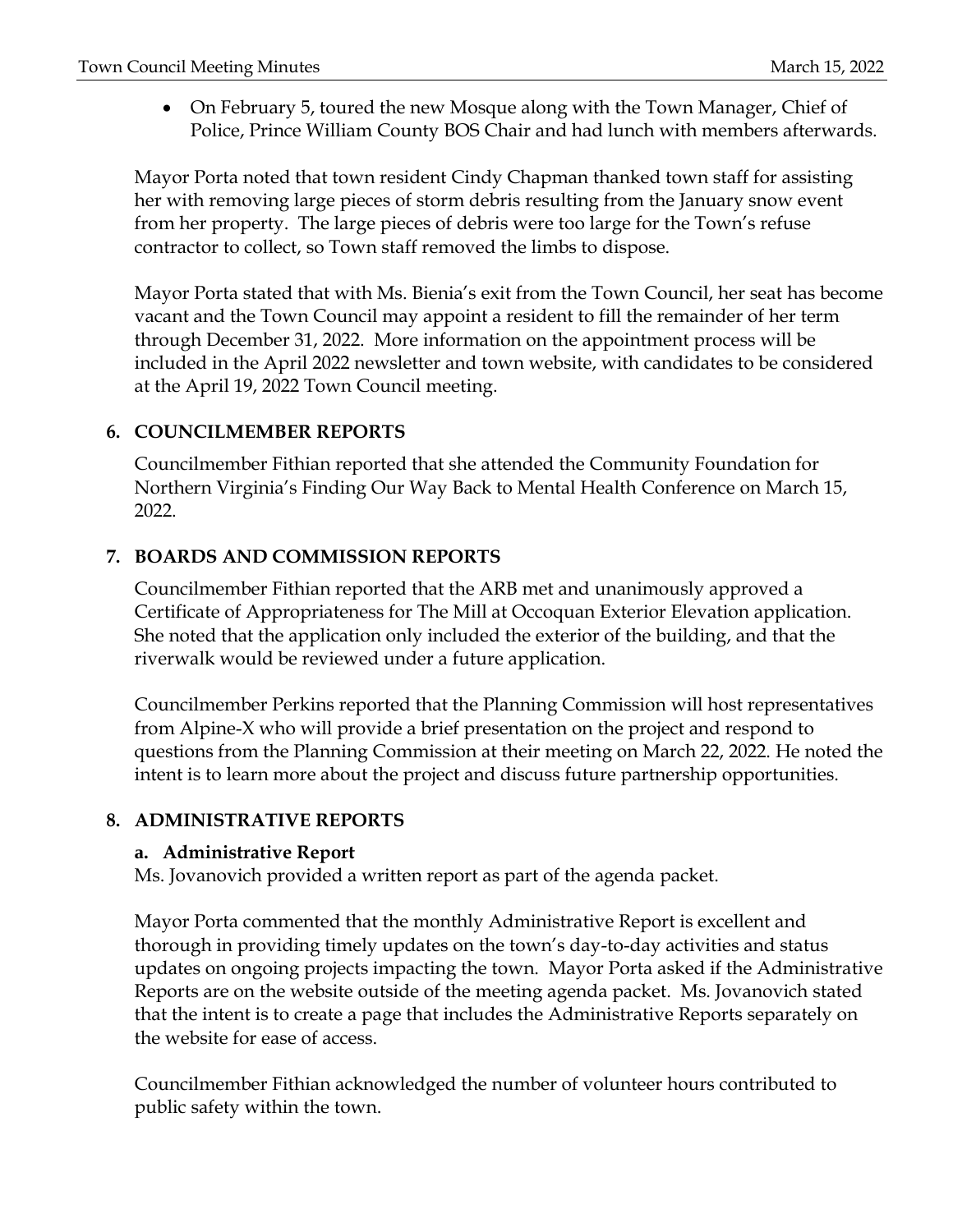### **b. Town Treasurer Report**

Mr. Casillas provided a written report as part of the agenda packet.

Mayor Porta expressed his appreciation that the transient taxes were up to date and in compliance.

Mayor Porta asked if the business licenses received were low due to timing. Ms. Jovanovich said yes; license payments for FY2022 are due by the end of May and will show in the report at that time.

Mayor Porta inquired if the unassigned category is the cash on-hand to cover operating expense. Mr. Casillas indicated yes.

Vice Mayor Loges asked about the status of the FY2022 CIP projects. Ms. Jovanovich stated that CIP projects are underway, and an update will be provided during the FY2023 budget presentation later in the meeting.

#### **c. Town Attorney Report**

Mr. Crim provided a written report as part of the agenda packet. There were no questions.

#### **9. WORK SESSION ITEMS**

#### **a. FY 2023 Budget Work Session**

Ms. Jovanovich provided a presentation on the proposed budget covering updates to the General Fund and the Events Fund since the first budget work session in February, and a status update of the FY2022 capital program and a presentation on the FY2023 proposed Capital Improvement Program.

Ms. Jovanovich requested direction from the Town Council on a policy to transfer funds from the General Fund to the Events Fund to support general community events that are not normally self-supporting. After discussion, the Town Council set the policy that there would be no transfer and that the Events Fund should be self-supporting, with revenues supporting events and investments into the Capital Improvement program.

Ms. Jovanovich indicated that the final budget work session in April will include an overview of the fund balances.

**Councilmember Perkins moved to advertise the real estate tax rate at \$0.12 per \$100 of assessed value. Councilmember Fithian seconded. Motion passed unanimously by voice vote.**

**Councilmember Fithian moved to advertise the meals tax rate at 3 percent. Councilmember Bienia seconded. Motion passed unanimously by voice vote.**

**Vice Mayor Loges moved to advertise the transient occupancy tax rate at 7 percent. Councilmember Bienia seconded. Motion passed unanimously by voice vote.**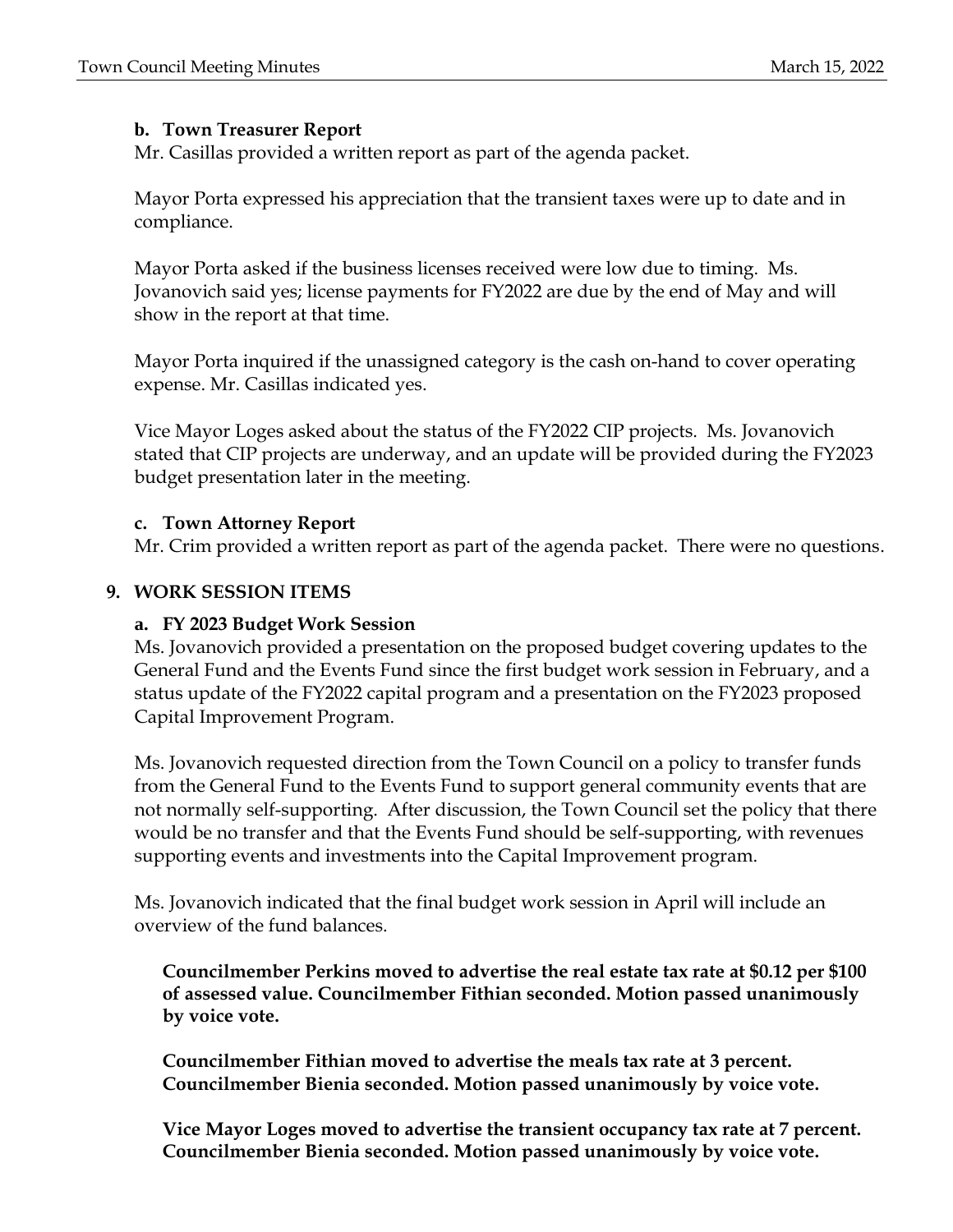**Vice Mayor Loges moved to advertise the FY 2023 Proposed Operating Fund budget of \$1,227,546 in revenue and \$1,227,546 in expenses. Councilmember Bienia seconded. Motion passed unanimously by voice vote.**

**Councilmember Bienia moved to advertise the FY 2023 Proposed Capital Improvement Fund budget of \$181,000 in revenue and \$266,000 in expenses. Councilmember Perkins seconded. Motion passed unanimously by voice vote.**

**Councilmember Fithian moved to advertise the FY 2023 Proposed Mamie Davis Fund budget of \$500 in revenue and \$5,000 in expenses. Councilmember Bienia seconded. Motion passed unanimously by voice vote.**

**Councilmember Bienia moved to advertise the FY 2023 Proposed Events Fund budget of \$256,870 in revenue and \$196,223 in expenses. Councilmember Fithian seconded. Motion passed unanimously by voice vote.**

**Councilmember Fithian moved to advertise the FY 2023 Proposed E-Summons Fund budget of \$12,000 in revenue and \$3,150 in expenses. Councilmember Perkins seconded. Motion passed unanimously by voice vote.**

**b. Coronavirus State and Local Fiscal Recovery Funds (SLFRF) Briefing Update** The Town Council deferred this item to their next meeting.

#### **10. CLOSED SESSION**

**Vice Mayor Loges made a motion that the Council convene in closed session to discuss the following as permitted by Virginia Code § 2.2-3711 (A)(7), consultation with legal counsel pertaining to probable litigation involving a town resident where such consultation or briefing in an open meeting would adversely affect the negotiating or litigating posture of the Town. Councilmember Bienia seconded the motion. The motion passed unanimously by voice vote.**

The Council went into closed session at 9:57 p.m.

The Council came out of closed session at 10:04 p.m.

**Vice Mayor Loges moved to certify that, in the closed session just concluded, nothing was discussed except the matter or matters (1) specifically identified in the motion to convene in closed session and (2) lawfully permitted to be discussed in a closed session under the provisions of the Virginia Freedom of Information Act as cited in that motion. Seconded by Councilmember Perkins. The motion passed unanimously by roll call vote.**

**Ayes:** Vice Mayor Loges, Councilmember Bienia, Councilmember Fithian, Councilmember Perkins **Nays:** None.